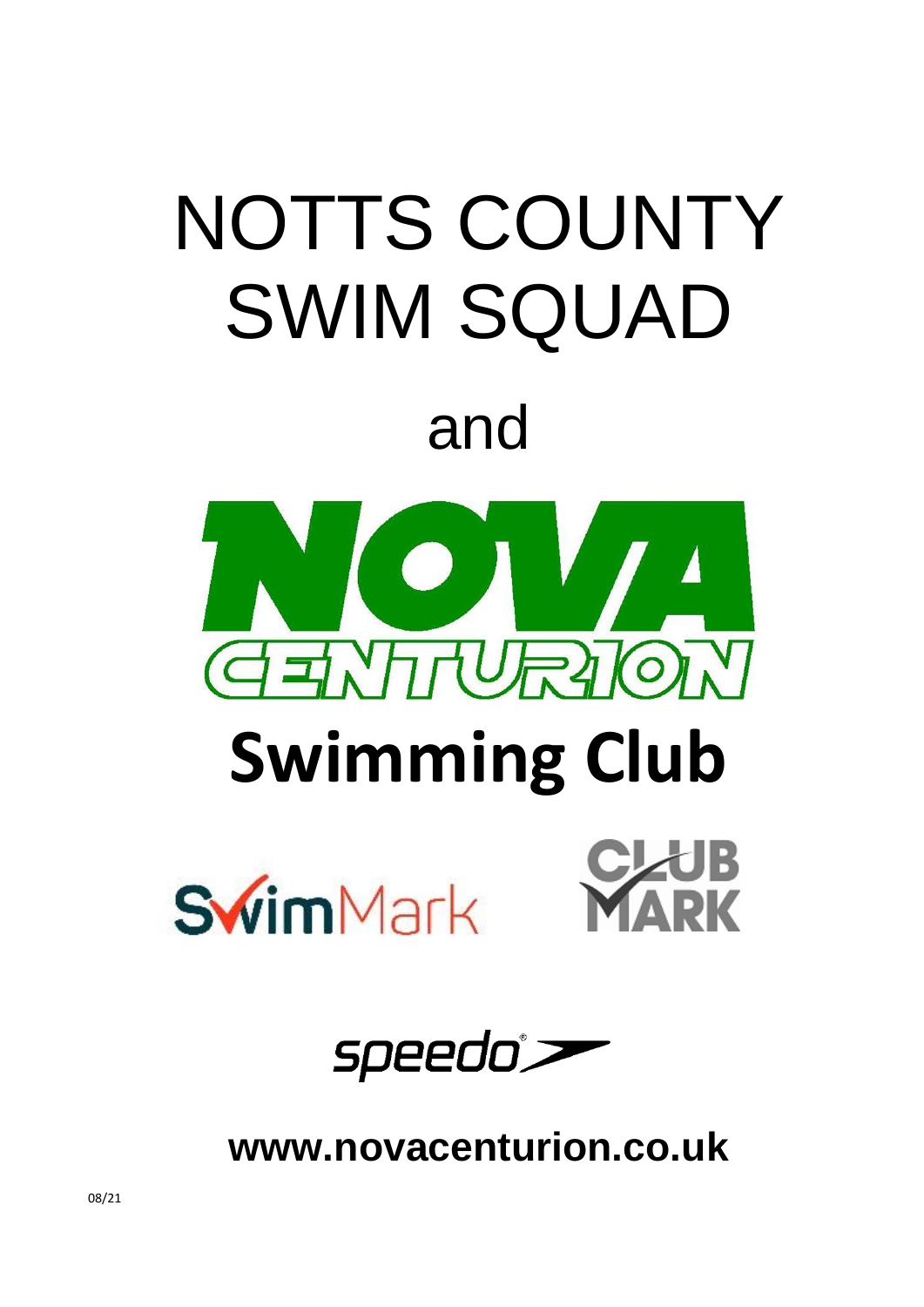# **NOTTS COUNTY SWIM SQUAD**

## **History**

The Squad began in September 1973 and was called the Notts ASA Training Scheme. The Notts ASA employed a part-time coach and training sessions were held in Nottingham in the early mornings and early evenings.

Initially the scheme was started as a six-month pilot scheme to give time for the Notts ASA to approach the local authority to support it. Unfortunately, owing to local government reorganisation, it was necessary to continue the scheme on a part-time basis until July 1975.

During this time, negotiations with the newly formed Nottinghamshire County Council Leisure Services Department proved successful and the scheme was adopted by them in April 1975. In May 1975 the first full-time coach was appointed, and this policy was continued when the present coach, Bill Furniss, took up his post in August 1980. During this period the name was changed to the present Notts County Swim Squad and the first attempts to form a link squad in the Mansfield area were made. In the early 1990's the squad was extended to the Bassetlaw area and a coach/ development officer post was created on a jointly funded basis between Notts County Council Leisure Services and the Bassetlaw District Council. Shortly after this the Mansfield District Council came on board with a similar arrangement for funding a similar position in Mansfield, taking responsibility for the Squad in that area. Later a Development Squad was formed to cover the Newark & Sherwood District. This gave us a countywide squad, which meant that no swimmer should have to travel excessive distances to train with a professional coach in a squad situation. With the current staff, the County probably has more fully qualified coaches than any other County, all working, together with various other assistant coaches in the same organisation.

When the County Swim Squad was taken over in 1975, it was hoped that for any competition of a regional, national or international level, members of the Squad would be able to swim together as a team whilst still swimming at a local level for their individual clubs. Unfortunately, the rules of the Amateur Swimming Association did not allow for squads to affiliate and in this way take part in competitions.

It was decided, therefore, to form a separate club, Nova Centurion, whose members would, in the main, also be members of the County Swim Squad in order that the above objectives could be achieved whilst still keeping faith with local clubs and ASA rules. Nova Centurion is in effect the competitive side of the County Swim Squad. All members of the Notts County Swim Squad are automatically members of Nova Centurion, the subscription being part of the monthly Squad payments. This also applied to the Bassetlaw, Mansfield and Newark & Sherwood Squads, creating a competitive outlet at Midland District and above for all swimmers in the County.

In 2001 Nova Centurion SC was one of only 6 clubs in Great Britain to be recognised by the ASA as a highperformance club and awarded funding through the World Class Performance programme. This recognition has continued through various forms of National and Regional funding, and the system in Nottinghamshire is seen as a model for all Counties and has been Swim21 accredited at both Competitive and Performance level since 2003.

In 2008 at the Beijing Olympics Rebecca Adlington won 2 gold medals in the 400m and 800m Freestyle, breaking the World Record in the 800m. Rebecca had come from Sherwood SC on to the Mansfield Squad and then to the Nottingham A Squad. At the Paralympic Games, Sam Hynd won Gold and Bronze in his category, having trained on the Mansfield Squad. Proof that the system works!

In 2009 the County Disability Squad became a section of the Squad in Nottingham with their own sessions and the swimmers joined Nova Centurion SC.

In 2012 Rebecca Adlington won 2 Bronze medals in the 400m and 800m Freestyle at the London Olympics. In the Paralympics Ollie Hynd won Gold in the 200m IM, Silver in the 400m Freestyle and Bronze in the 100m Backstroke and Charlotte Henshaw got a Silver in the SB6 100 Breaststroke.

In 2014 Ollie Hynd swam at the Commonwealth Games and the European Championship taking gold in both to become one of only a few swimmers who have held World, Olympic, Commonwealth and European titles at the same time.

In September 2016 Ollie Hynd swam at the Paralympics and won Gold medals in the 400m Freestyle and 200m IM and a Silver medal in the 100m Backstroke. Charlotte Henshaw won a bronze medal in the 100m Breaststroke.

In November 2016 the Bassetlaw Squad was discontinued, due to lack of local support making it not financially viable. However, Notts ASA continued to work with BPL, the pool contractors, with the hope of creating a new squad in the area in 2017.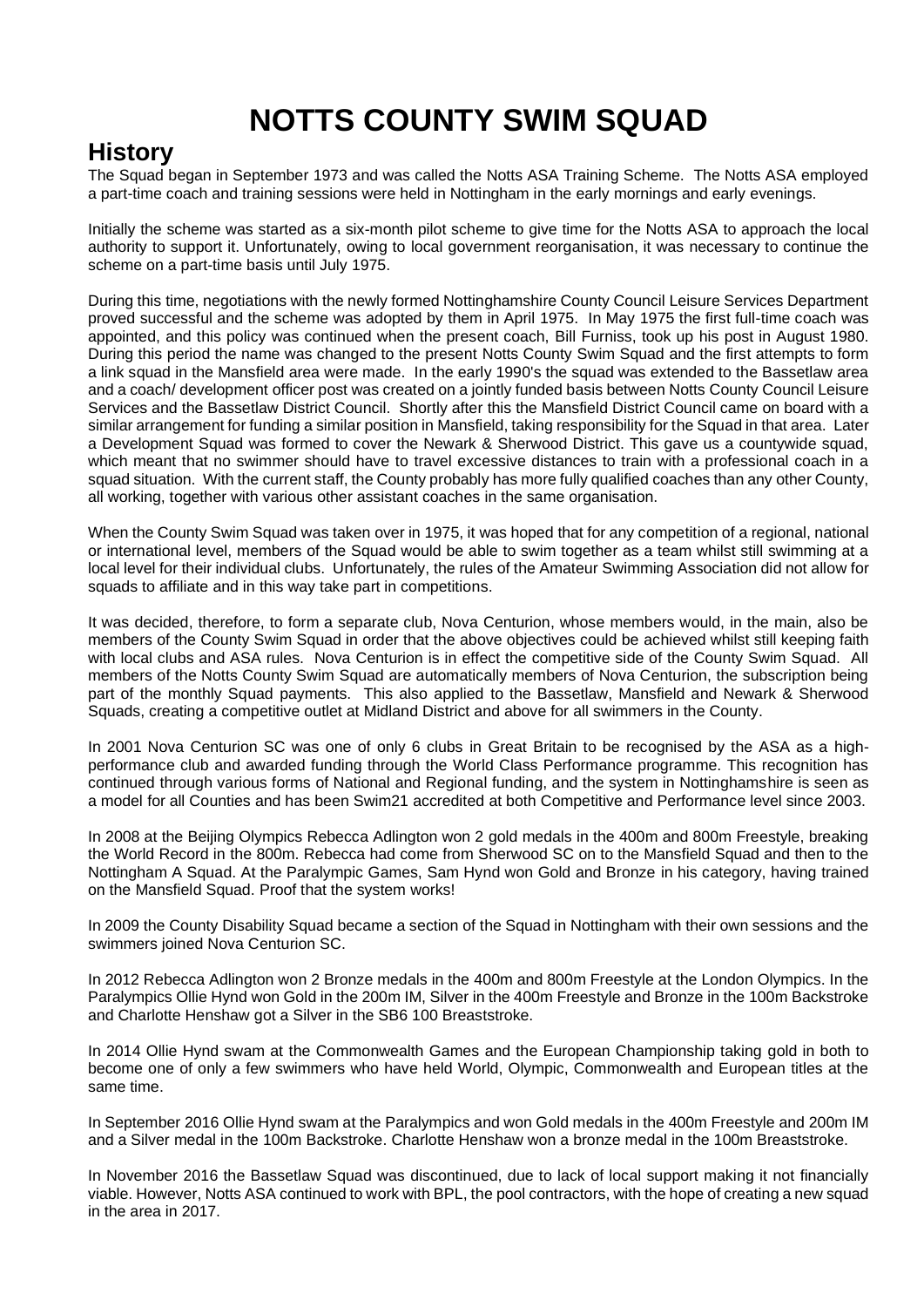## **Management**

The Squads in Nottingham and Newark & Sherwood are the financial responsibility Notts ASA. The Mansfield squads are financed by the Mansfield District Council.

The management of the Squad is in the hands of a Management Committee, which comprises, the coaches from the Squads, the Notts ASA Squad Administrator and one other representative from the Notts ASA.

## **AIMS**

The initial terms of reference were based on the 'Martin' Report of 1969 and the Coventry Scheme 1972-73, and were as follows: -

- (1) To give an appropriate number of selected swimmers opportunity to take part in regular, well-organised coaching sessions in a good coaching environment at suitable times.
- (2) These swimmers to be able to train for between 12-20+ hours per week, depending on their ability.
- (3) The whole scheme to be under the direction of a full-time, suitably qualified professional coach.
- (4) The swimmers to pay a realistic fee.

The aim would be by these means to raise the standard of competitive swimming in Nottingham and the county, and thereby increase the prestige of all concerned in the swimming world.

## **Membership**

Membership to the Nottingham Squad may be by invitation from the Notts ASA or by individual application, in which case swimmers will be asked to attend a trial evening.

Membership is open to swimmers who reside in Nottinghamshire, swimmers residing outside the County will only be accepted if they are a member of a club affiliated to Notts ASA and compete in the Notts ASA Championships.

There will be an overall reorganisation of all swimmers each September. In addition, after the County Age Group Competitions (i.e., March) the Squads will be reviewed by the Chief Coach and Management Committee.

At these times new applicants or recipients of invitations issued in conjunction with Notts ASA may attend a trial evening for consideration for acceptance onto the Squad.

Membership may be reviewed at any time on the advice of the Chief Coach and/or Management Committee.

## **For any queries or to contact squad administrators or coaches please use the contact details on the website or email**

## **Nathan.hilton@novacenturion.co.uk**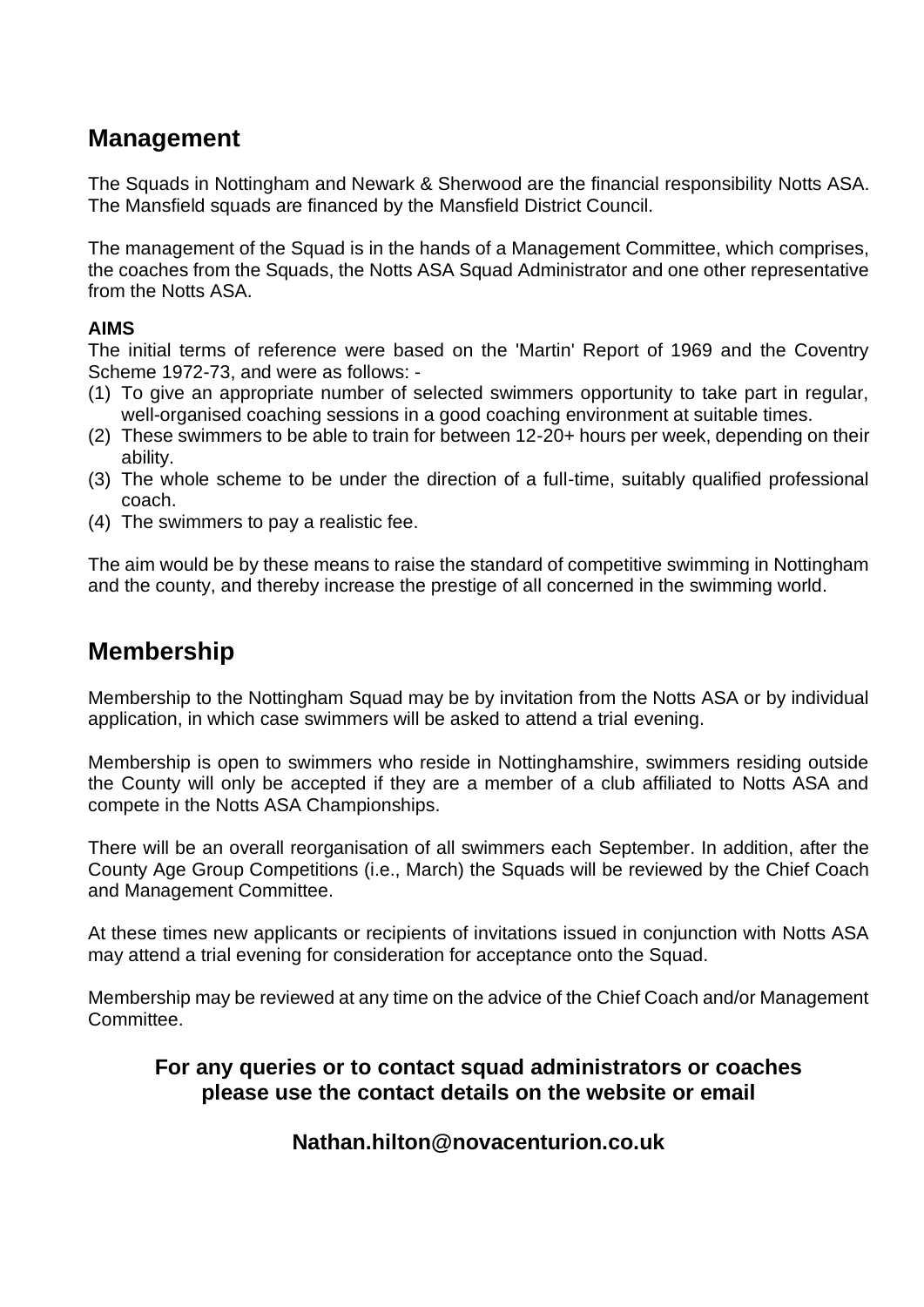## **Overview**

## **Notts County Swim Squad and Nova Centurion Swimming Club**

Each year swimmers are invited to join the Swim Squad based on the results of the County Championships. On at least one other occasion during the year clubs are able to nominate appropriate swimmers to attend a trials session.

There are main Squads in 2 areas - Nottingham, and Mansfield, and in addition a Development Squad in Newark & Sherwood. Details of the Squads and the guidelines for the criteria for selection are listed in this booklet. The guidelines now provide the opportunity for some swimmers (particularly girls) to be fast-tracked due to early maturation and exceptional training ability in line with LTAD and British swimming policy.

Selection and promotion for all squads is based on both competition times and talent identification by the coaches. Standards may vary each year dependant on the standard of the cohort of swimmers in the County in any one year. There is no "place for life" on the Swim Squad - membership may be discontinued if a swimmer does not maintain their standard or if they do not reach the required standard to be promoted to the next squad by the time, they have reached the upper age level.

The Development Squads have been introduced throughout the County. These are not the main Squads but rather an introduction to performance training. It is a talent ID opportunity and is to supplement their development process in their club programme. These Squads cater for larger numbers, to give as many swimmers in the County as possible the Squad experience. Many therefore, will continue solely with their club programmes after their period on a Development Squad, with only some progressing straight on to the main squads. A number of swimmers who do not make the step up immediately onto the main Squads come back later after a further period of training with their club, and some swimmers who have never been on a Development Squad come straight into the main Squads.

Swimming is a training intensive sport, and in comparison, with some other sports, requires a significant commitment to training at a relatively young age. If swimmers joining the Squads are to develop their potential, they are expected to attend 90% of the sessions available to them.

**Nova Centurion Swimming Club** is the club based on the Notts County Swim Squad which acts as the competitive section of the Swim Squad. All members of the Swim Squad are required to join Nova Centurion as an additional club to their base club. All ASA membership fees are payable through the base club. Nova Centurion is SwimMark accredited.

Swimmers will be advised regarding the meets they should compete in and in the events selected by the Squad Coach.

Squad swimmers will continue to compete for their base clubs, as Nova does not compete in events within the County, but only at Regional (Midland) level and above, and in selected Licensed Meets. Nova does not compete in any swimming leagues. Swimmers can compete in galas for their club, but these should be appropriate with their main competition plan, and they should not miss training sessions in the lead up to these events i.e., Friday evening or Saturday morning.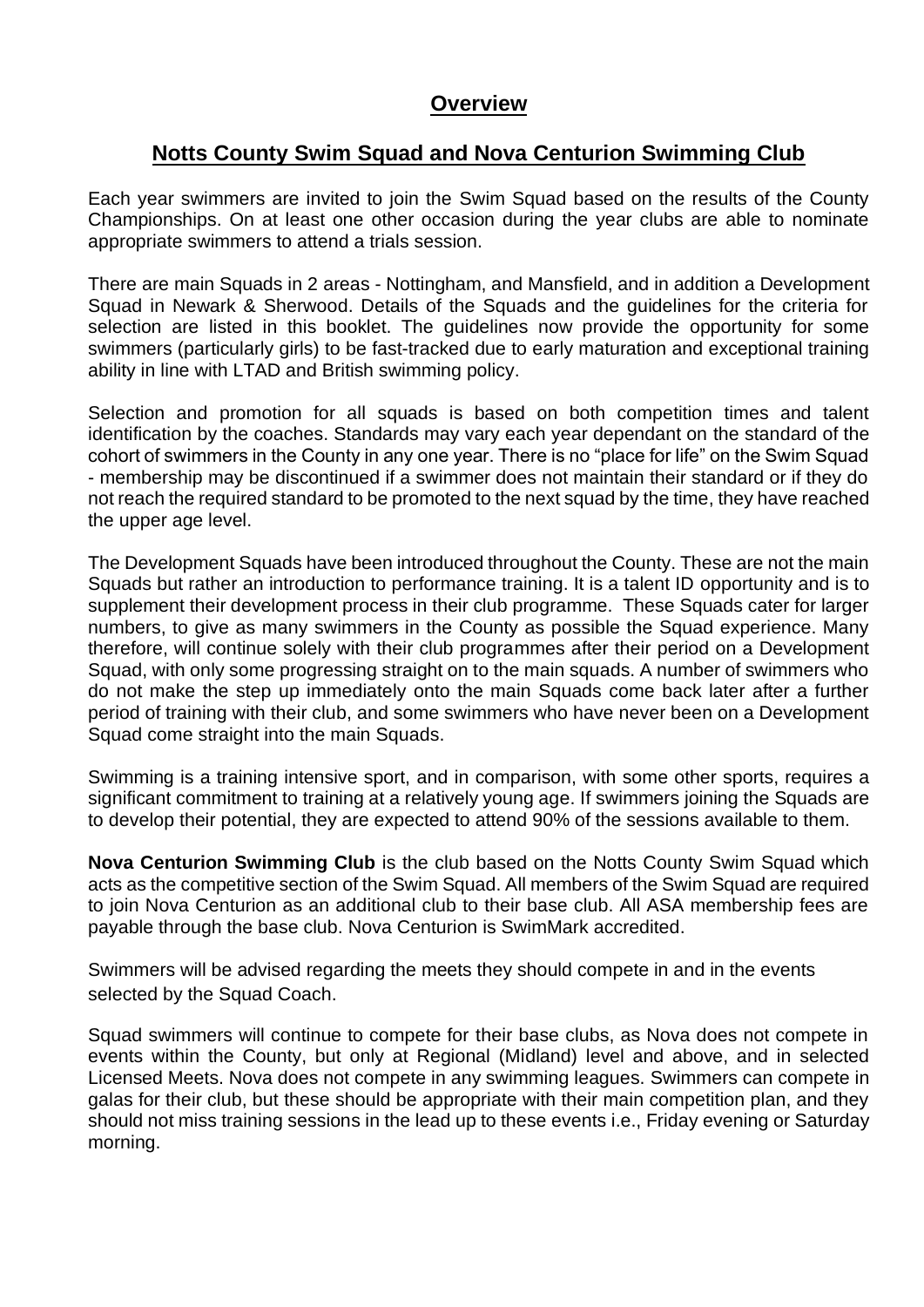# **Guidelines on Criteria for Selection** (revised August 2021)

These criteria for selection form a **guideline** for inclusion on the various squads but decisions are at the discretion of the Chief Coach in consultation with other coaching staff and the Management Committee. Attendance and attitude towards training are also taken into account**. Swimmers must have a positive attitude to training and competition.**

| <b>Squad</b>                        | Age*         | <b>Guidelines for Consideration</b>                                                                                                                           |  |  |
|-------------------------------------|--------------|---------------------------------------------------------------------------------------------------------------------------------------------------------------|--|--|
| <b>Nottm</b><br>Performance         | $14+$        | Performance Squad selection/consideration standards as detailed in<br>Appendix A. These standards will be updated on a yearly basis.                          |  |  |
| Nottm A                             | $12 +$       | A Squad selection/consideration standards as detailed in Appendix<br>B. These standards will be updated on a yearly basis.                                    |  |  |
| Nottm B1                            | 11 - 16 yrs  | Nationally ranked, or potential to be ranked in top 48 swimmers in<br>the country Long Course in Olympic events. Relay splits not<br>accepted.                |  |  |
| Nottm B <sub>2</sub>                | $9 - 14$ yrs | Ranked, or potential to be ranked in top 12 swimmers in the East<br>Midland Region Long Course Championships in Olympic events.<br>Relay splits not accepted. |  |  |
| <b>Nottm</b><br>Development         | $9 - 12$ yrs | By invitation following County Championships or Squad trial.                                                                                                  |  |  |
| Mansfield A                         | $13 + yrs$   | Ranked, or potential to be ranked in top 24 swimmers in the country<br>Long Course in Olympic events. Relay splits not accepted.                              |  |  |
| Mansfield B                         | up to 15yrs  | Ranked, or potential to be ranked in top 48 swimmers in the country<br>Long Course in Olympic events. Relay splits not accepted.                              |  |  |
| <b>Mansfield</b><br>Development     | 9 - 12 yrs   | By invitation following County Championships or Squad trial.                                                                                                  |  |  |
| Newark &<br>Sherwood<br>Development | 9-12 yrs     | By invitation following County Championships or Squad trial.                                                                                                  |  |  |

\*Where there is a reference to National Rankings these refer to the age as of 31<sup>st</sup> December, as per governing body guidelines.

Coaches will review all squad places against the squad criteria in June each swimming season after the completion of the National Qualification Window.

The timing and decisions around squad moves are at the discretion of the Chief Coach.

Coaches may also periodically assess the National Rankings and may invite swimmers to come for a trial.

If there are swimmers who, based on these Guidelines, it is felt should be on a Squad please contact info@novacenturion.co.uk with their details.

## **Guidelines on Criteria for selection for the Para Squad**

|                |           | Must have achieved at least 3 DSE Long Course consideration             |
|----------------|-----------|-------------------------------------------------------------------------|
| A Squad        | Open ages | standard times for their classification or have a special educational   |
|                |           | need and have the ability to train with able bodied swimmers.           |
|                |           | Must have achieved at least 3 DSE Short Course or Junior                |
| <b>B</b> Squad | Open ages | consideration standard times for their classification or have a special |
|                |           | educational need and have the ability to train with able bodied         |
|                |           | swimmers.                                                               |
|                |           | Must be eligible for classification or have a special educational need  |
| Development    |           | and have the ability to train with able bodied swimmers.                |
| Squad          | Ages 9-14 | By Invitation or Squad trial following identification through clubs,    |
|                |           | schools or festivals and galas.                                         |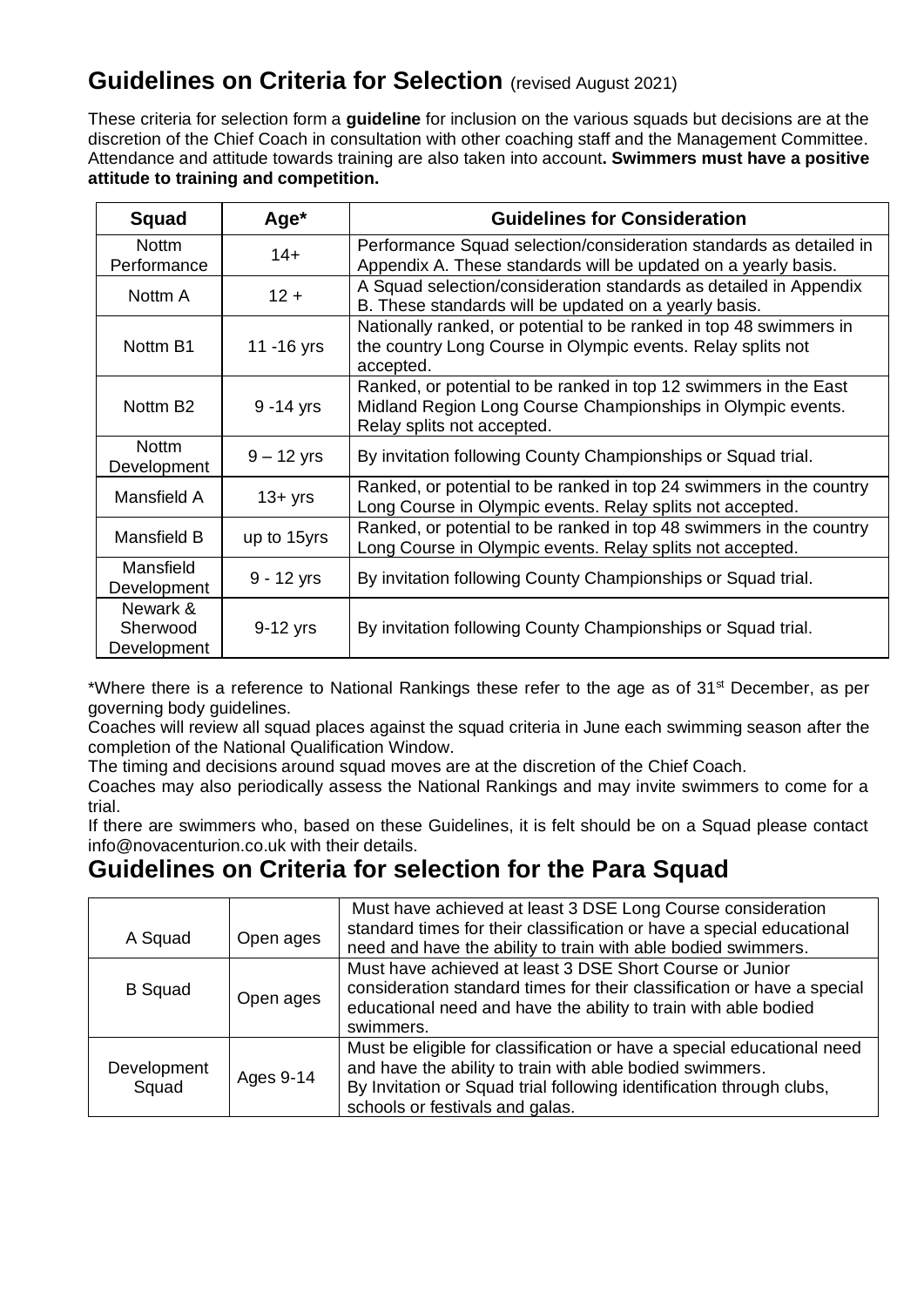# **Fees**

The monthly fees payable are notified each year to squad members. Families with more than one swimmer on the Squad maybe allowed a reduction on the second and any subsequent children. Fees are due on the first Monday of each month and may only be refunded in exceptional circumstances, following an application to the Management Committee. Each application for refund will be considered on its merits.

It is essential to the running of the Squad that parents make a commitment to pay regularly, as the expenses incurred in pool hire and salaries are continuous, irrespective of individual attendances.

Squad fees per month include the payments for training sessions, there is an additional annual club fee to Nova Centurion SC.

#### **Nottingham Squads**

The fees for this squad are normally paid by standing order. However, the first month's payment, should be paid by cheque (payable to Nova Centurion SC) at the Parents' meeting on the first Monday night session at Harvey Hadden, Michael Bonson will email all appropriate forms and instructions regarding the standing order prior to the swimmers first session.

Should you have any queries regarding fees, please contact the Director of Coaching, Mr Nathan Hilton (Nathan.hilton@novacenturion.co.uk).

#### **Mansfield Squads**

All Squad fees are paid via standing order upon 25th of each month.

Should you have any queries regarding fees or membership, please contact Glenn Smith (01623 463238)

#### **Newark & Sherwood Development Squad**

The fees for this squad are normally paid by standing order. However, the first month's payment, should be paid by cheque (payable to Nova Centurion SC), and should be sent to: Michael Bonson (email Michael at michael@novacenturion.co.uk for instructions).

Should you have any queries regarding fees, please contact the Director of Coaching, Mr Nathan Hilton (Nathan.hilton@novacenturion.co.uk).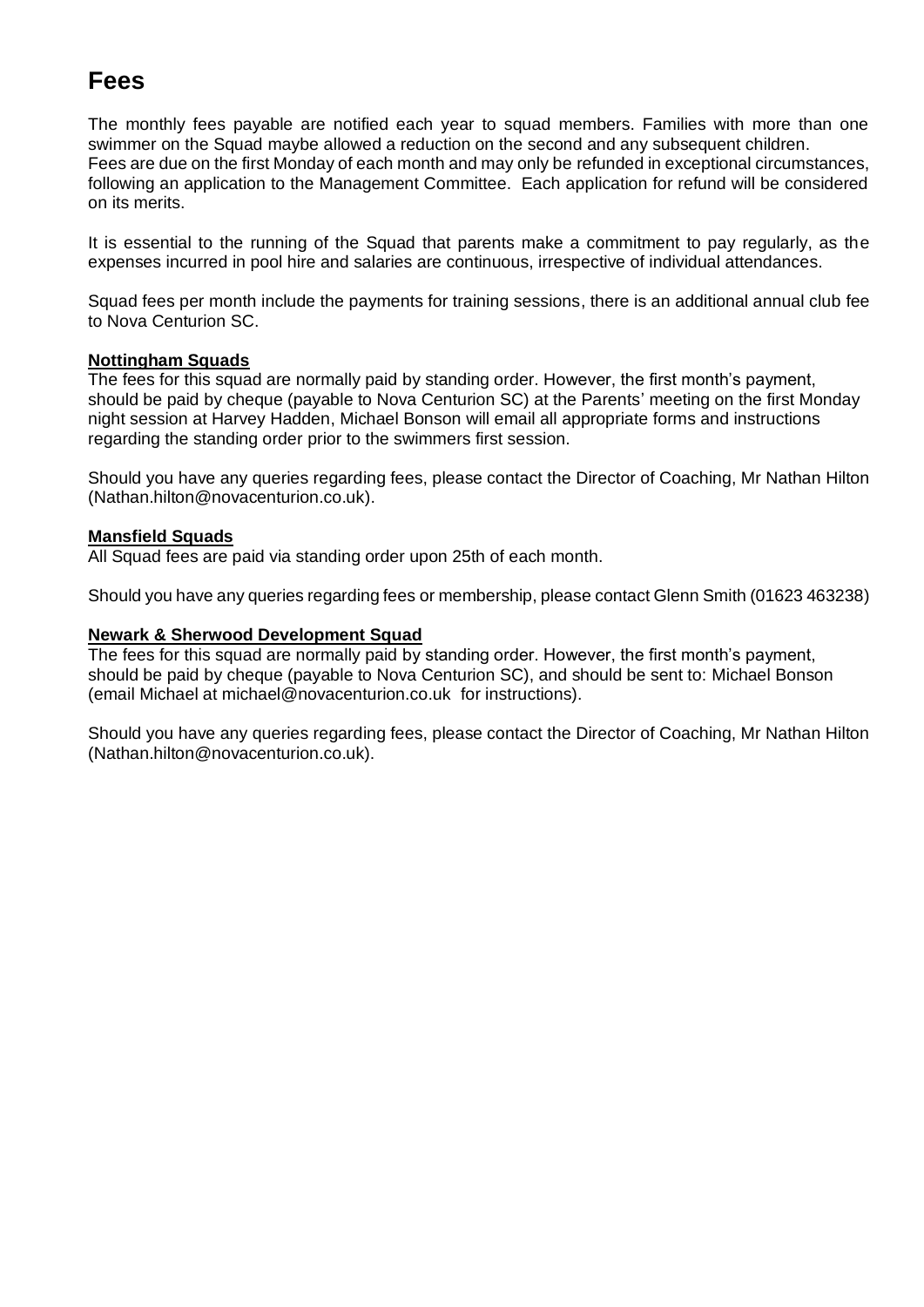# **Duty of Care**

Notts ASA employed swimming coaches and Nova Centurion SC coaches have responsibility for the duty of care of swimmers on the poolside and in the water during training sessions.

Parents / guardians should bring their children on time and are responsible for their safety and welfare prior to the start of, and at the end of, training. They should ensure that their swimmers conduct themselves responsibly when using the changing facilities and act in accordance with facility guidelines.

If, during a session, a swimmer goes out of the pool area (e.g., to the changing rooms or toilets) they must inform the coach and if he/she fails to return in a reasonable time, or appears upset upon leaving the poolside the coach, where possible, will request that a suitable club official and another adult, or two appropriate adults investigate.

If a complaint is received that an incident has occurred in the changing room between a swimmer and any other person, the Swim Squad/Club Management will act upon that concern and investigate appropriately. If the incident involves a person not associated with the club, the pool manager will be made aware.

Swimmers must be collected punctually at the end of the sessions and if this is not possible because of an emergency situation, parental instruction must be communicated to another parent or a club official.

## **Staying Away**

Nova Centurion has a policy, in line with that of British Swimming, whereby when the club are booking accommodation at events, the team hotel is only used by official team members, coaches and team managers. Family and friends should be made aware of this policy so that they can arrange to stay in alternative accommodation**.**

# **Concerns or Complaints**

Notts ASA and Nova Centurion SC uphold the Swim England (ASA) safeguarding policies and also aim to provide appropriate training for the best competitive swimmers in the County. The Nova Centurion SC constitution states that "the welfare of children is everyone's responsibility and that all children and young people have a right to have fun, be safe and be protected from harm."

If a swimmer or parent of a swimmer have a concern about any issue during training, behaviour in the changing areas, or whilst staying away on a training camp, this should firstly be raised by email or letter with the Squad coaches taking the session. If you feel this is not being dealt with satisfactorily, or their Squad coach feels it necessary, this can then be passed to the Head Coach, and if the situation still does not seem to be resolved or the Head Coach feels it necessary, it should be reported to the Notts ASA current Welfare Officer, Wendy Coles.

If there is an issue whilst away at any competition, this again should be reported to the coaches and if necessary, to the Head Coach, and if it does not seem to be resolved or the Head Coach feels it necessary, it should be reported to Nova Centurion SC's current Welfare Officer, Rachael Boneham.

Raising an issue with the coaches can be by email or letter, or by either party requesting a meeting. Issues to be discussed with the Welfare Officer will be at a more formal meeting.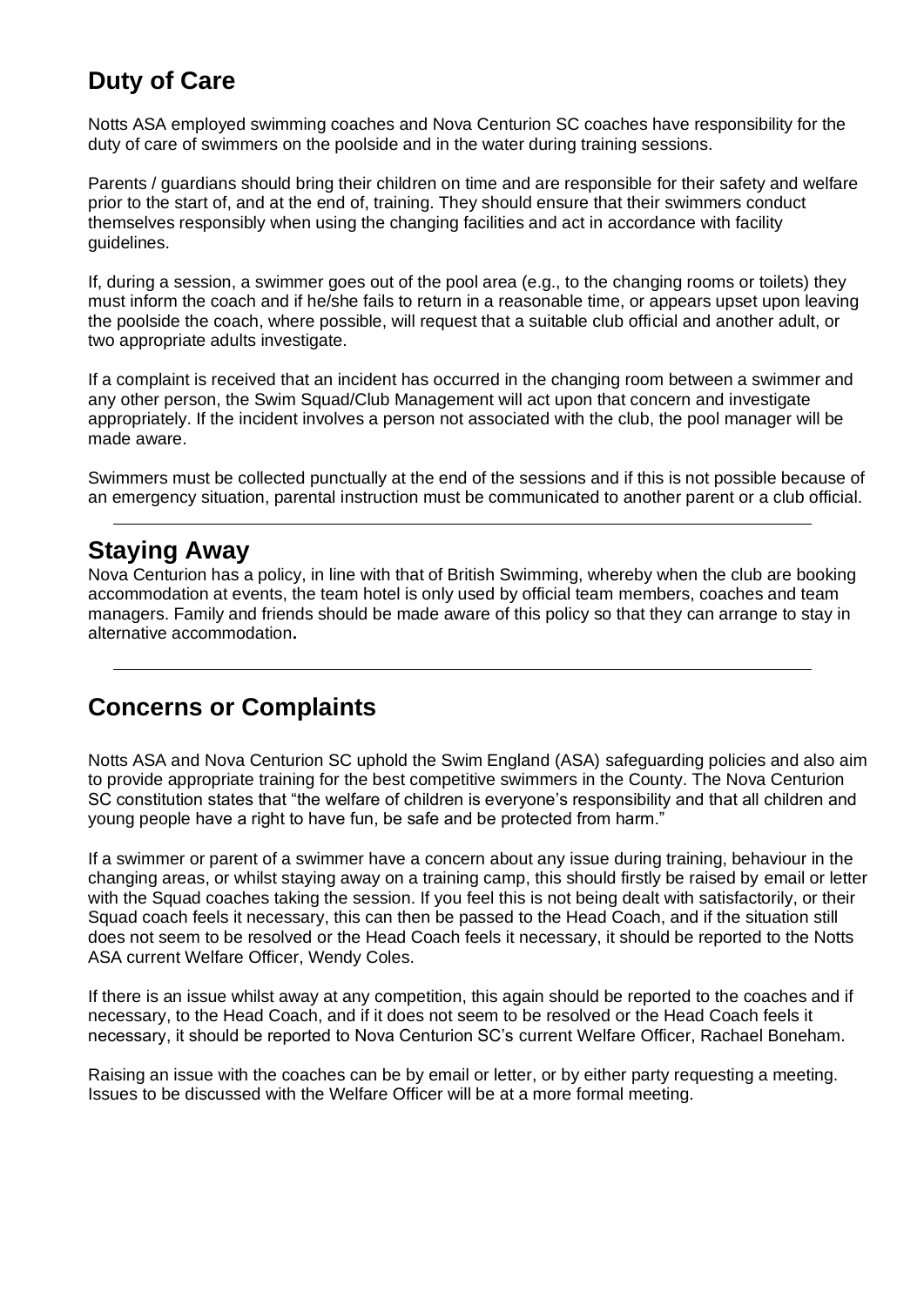# **Code of Ethics and Conduct for parents and carers**

It is expected that all parents and carers whose swimmers are members of the Notts County Swim Squad and Nova Centurion SC will support the following:

- Encourage your swimmer to learn the rules and compete within them.
- Discourage unfair action and arguing with officials.
- Help your swimmer to recognise good performance, not just results.
- Never force your swimmer to take part in sport.
- Set a good example by recognising fair play and applauding the good performances of all.
- Never punish or belittle a swimmer for losing or making mistakes.
- Support the coaches and officials working with your swimmer, do not undermine their authority.
- Publicly accept officials' judgements.
- Support your child's involvement and help them to enjoy their sport.
- Use correct and proper language at all times.

## Be involved - but not too involved.

Remember - it is your child who is participating - you are there to support and encourage.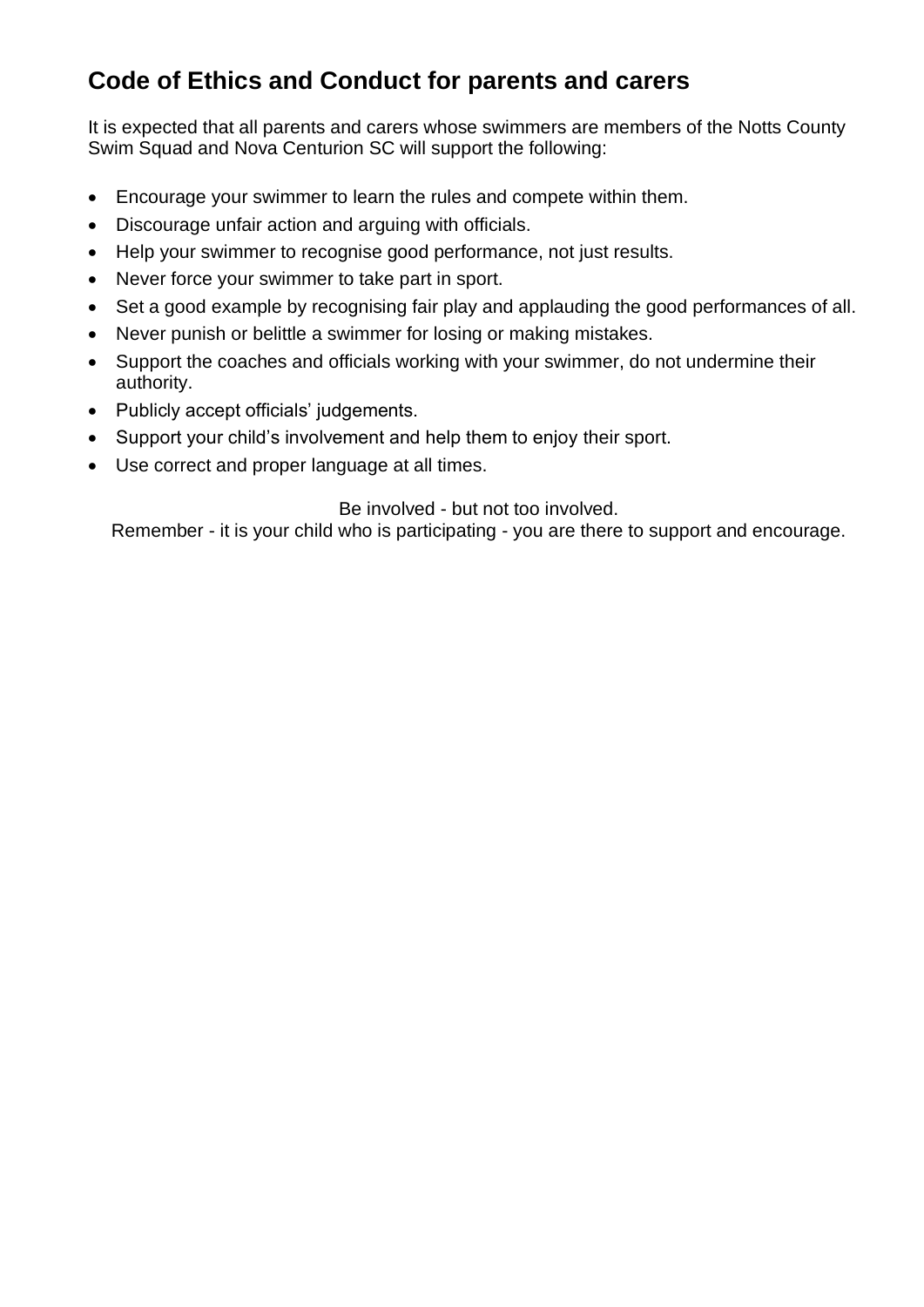# **Nottingham Squad Pool Training Sessions**

**NOTE:** There are pre-pool, and at some sessions post-pool, landwork sessions. Swimmers will be informed by the coaches of these and they are listed on the Nova Centurion website.

|              | Early Morning training |                    |                          |                 |                     | Day/Evening training |                         |                    |                 |  |
|--------------|------------------------|--------------------|--------------------------|-----------------|---------------------|----------------------|-------------------------|--------------------|-----------------|--|
|              |                        | Perf & A<br>Squads | <b>B</b> Squads          | Dev<br>Squad    |                     | Perf & A<br>Squads   | B <sub>1</sub><br>Squad | <b>B2</b><br>Squad | Dev<br>Squad    |  |
| Mon          | Harvey<br>Hadden       | 5.30-8am           | B2 5.30 -<br>8am         |                 | Harvey<br>Hadden    | $3.45 - 7.15$ pm     | $6.15 -$<br>8.15pm      | $6.30 -$<br>8.15pm | $7.30 -$<br>9pm |  |
| Tues         | Harvey<br>Hadden       | $5.30 -$<br>8am    | B1 5.30 -<br>8am         |                 | Harvey<br>Hadden    | $3.45 - 7.15$ pm     | $6.15 -$<br>8.45pm      | $6.30 -$<br>8.45pm |                 |  |
| Wed          |                        |                    |                          |                 | <b>Nottm</b><br>Uni | $4.45 - 7.15$ pm     | $6.15 -$<br>8.45pm      | $6.30 -$<br>8.45pm |                 |  |
| <b>Thurs</b> | Harvey<br>Hadden       | $5.30 -$<br>8am    | B2 5.30 -<br>8am         |                 | Harvey<br>Hadden    | $4 - 7.15$ pm        | $6.15 -$<br>8.45pm      | $6.45 -$<br>8.45pm |                 |  |
| Fri          | Harvey<br>Hadden       | $5.30 -$<br>8am    | B1 5.30 -<br>8am         |                 | <b>Nottm</b><br>Uni | 4.45-7.15pm          | $6.15 -$<br>8.45pm      | $6.30 -$<br>8.45pm |                 |  |
| Sat          | Harvey<br>Hadden       | $6.00 -$<br>9.30am |                          |                 |                     |                      |                         |                    |                 |  |
| Sat          | Harvey<br>Hadden       |                    | B1/2 7.15<br>$-10.30$ am |                 |                     |                      |                         |                    |                 |  |
| Sat          | <b>Nottm</b><br>Uni    |                    |                          | $6.45 -$<br>9am |                     |                      |                         |                    |                 |  |

A minimum attendance of 95% is required for all Performance, A, B1, B2 and Development Squad swimmers to ensure continued inclusion in the Nott's County Swim Squad or to be considered for a squad move. Individual session attendance will be directed by the coaching staff throughout each season.

Should an athlete become seriously ill, or sustain an injury, then in order to return to training the Swim Squad Coaches/Management Committee will require written documentation from the appropriate medical professional stating that the athlete is able to return to full training or detailing a phased plan for the athlete's return to the training programme. This medical documentation will be required prior to the athlete being able to return to the training programme.

Athletes carrying an injury and who are unable to complete the full requirements of the training programme will be given a 3-month period to return to full fitness, should the athlete not be able to complete the full training programme after this 3-month period then they will return to their base club to continue their rehabilitation. Once the athlete regains full fitness then should spaces be available, they may be given the opportunity to return to the County Swim Squad.

Full fees will be due during the first 3-month period, after which, when they return to their base club, the fees reduce to 50% for a further 3 months. If after this time they are still unable to return to full training it will be reviewed, and either, at the coach's discretion, extended for a stated time, still paying 50%, or they cannot retain their place and in order to return would have to wait until a space is available.

Para Squad members will be allocated 1 or 2 sessions per week according to their ability and for those with appropriate skills some sessions with the able-bodied squads.

Due to limited spaces being available within the Squads should a swimmer's attendance, attitude or performance (training & competition) fall below the required standards then the following procedure will be followed to resolve the situation: -

• Swimmers will be informed in writing of their failure to meet the required standards in relation to their attendance, attitude or performance (training & competition).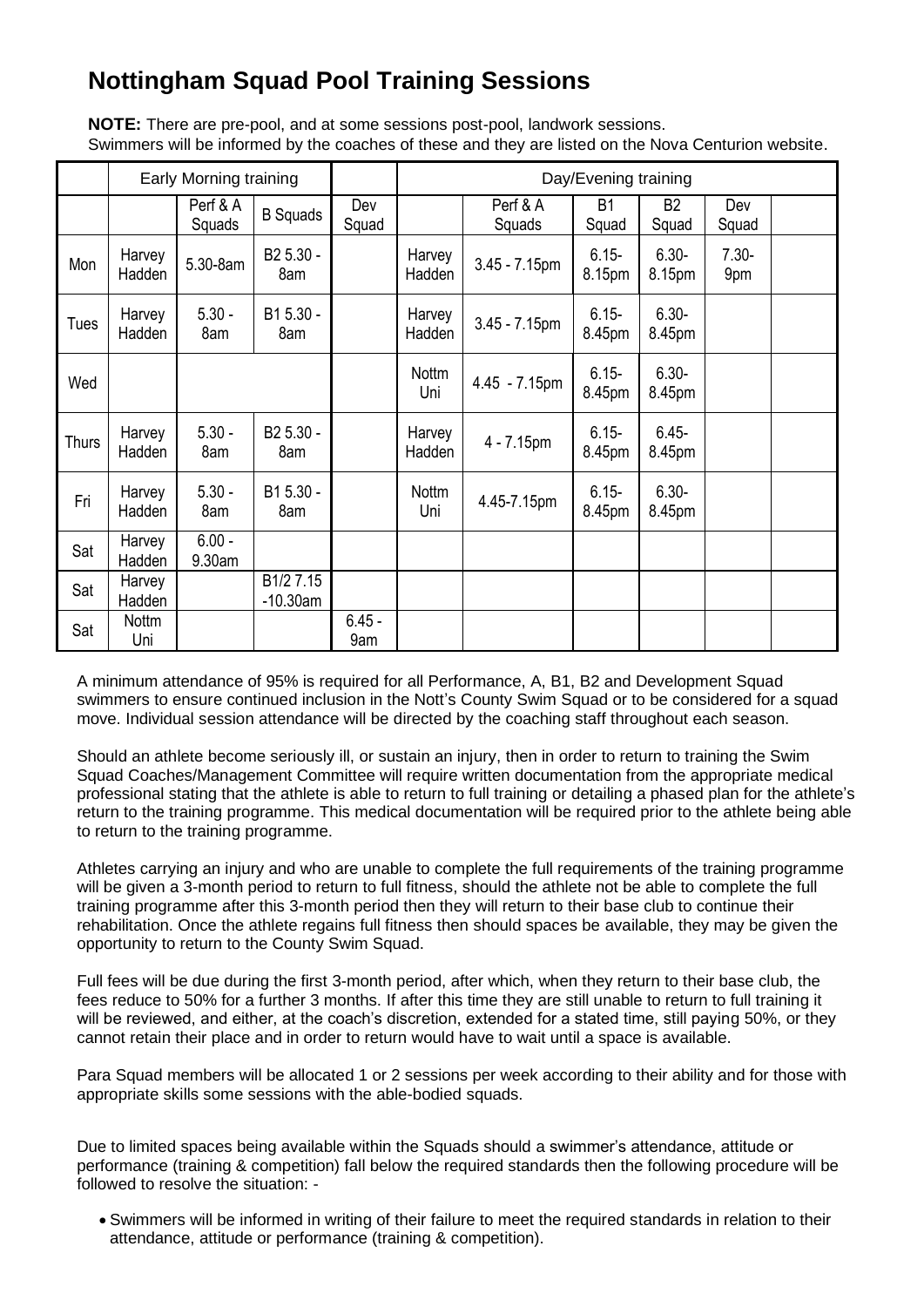• Once the swimmer has been informed in writing they will have until the end of the current swimming season to rectify any performance issues. Attendance & attitude (training & competition) will be reviewed quarterly with swimmers having 3 months to rectify any issues. Should the swimmer's attendance, attitude or performance improve to the required standard then no further action will be taken.

Should the swimmer's attendance, attitude or performance not have improved by the end of the stipulated time period then they will be informed in writing that they no longer have a place within the Squad

|              | Morning training        |                    |                    |                         | Evening training        |                 |                         |                        |                                               |
|--------------|-------------------------|--------------------|--------------------|-------------------------|-------------------------|-----------------|-------------------------|------------------------|-----------------------------------------------|
|              |                         | A<br>Squad         | <b>B</b> Squads    | Dev<br>Squad            |                         | A<br>Squad      | <b>B</b> Squad          |                        | Dev<br>Squad                                  |
| Mon          | Water<br><b>Meadows</b> | $5.50 -$<br>7.15am |                    |                         | Water<br><b>Meadows</b> | $4.30 -$<br>7pm | Adlington<br>Centre     | $7.15 -$<br>9pm        |                                               |
| Tues         | Water<br><b>Meadows</b> | $5.50 -$<br>7.15am | $5.50 -$<br>7.15am |                         | Adlington<br>Centre     | $4.45 -$<br>7pm |                         |                        |                                               |
| Wed          |                         |                    |                    |                         | Water<br><b>Meadows</b> | $5.00 -$<br>7pm | Adlington<br>Centre     | $6.15 -$<br>8.15<br>pm | Water<br><b>Meadows</b><br>$4.30 -$<br>5.30pm |
| <b>Thurs</b> | Water<br><b>Meadows</b> | $5.50 -$<br>7.15am | $5.50 -$<br>7.15am |                         | Water<br><b>Meadows</b> | $4.45 -$<br>7pm |                         |                        |                                               |
| Fri          | Water<br><b>Meadows</b> | $5.50 -$<br>7.15am | $5.50 -$<br>7.15am |                         |                         |                 | Water<br><b>Meadows</b> | $4.45 -$<br>7.15<br>pm |                                               |
| Sat          | Harvey<br>Hadden        | $6-$<br>9.45am     |                    |                         |                         |                 |                         |                        |                                               |
| Sun          | Water<br><b>Meadows</b> |                    | $6.45 -$<br>9.15am |                         |                         |                 |                         |                        |                                               |
|              | Water<br><b>Meadows</b> |                    |                    | $8.45 -$<br>10.15<br>am |                         |                 |                         |                        |                                               |

# **Mansfield Squad Training Sessions**

## **Mansfield Squad Training sessions**

Due to limited spaces being available within the Squads should a swimmer's attendance, attitude or performance (training & competition) fall below the required standards then the following procedure will be followed to resolve the situation: -

• Swimmers will be informed in writing of their failure to meet the required standards in relation to their attendance, attitude or performance (training & competition).

• Once the swimmer has been informed in writing they will have until the end of the current swimming season to rectify any performance issues. Attendance & attitude (training & competition) will be reviewed quarterly with swimmers having 3 months to rectify any issues. Should the swimmer's attendance, attitude or performance improve to the required standard then no further action will be taken.

• Should the swimmer's attendance, attitude or performance not have improved by the end of the stipulated time period then they will be informed in writing that they no longer have a place within the Squad.

# **Newark & Sherwood Development Squad Training Sessions**

| Friday | Southwell LC | Land work   $7.00 - 7.30$ pm | Pool | 7.30 - 8.30 pm    |
|--------|--------------|------------------------------|------|-------------------|
| Sunday | Newark LC    |                              | Pool | $9.00 - 10.30$ am |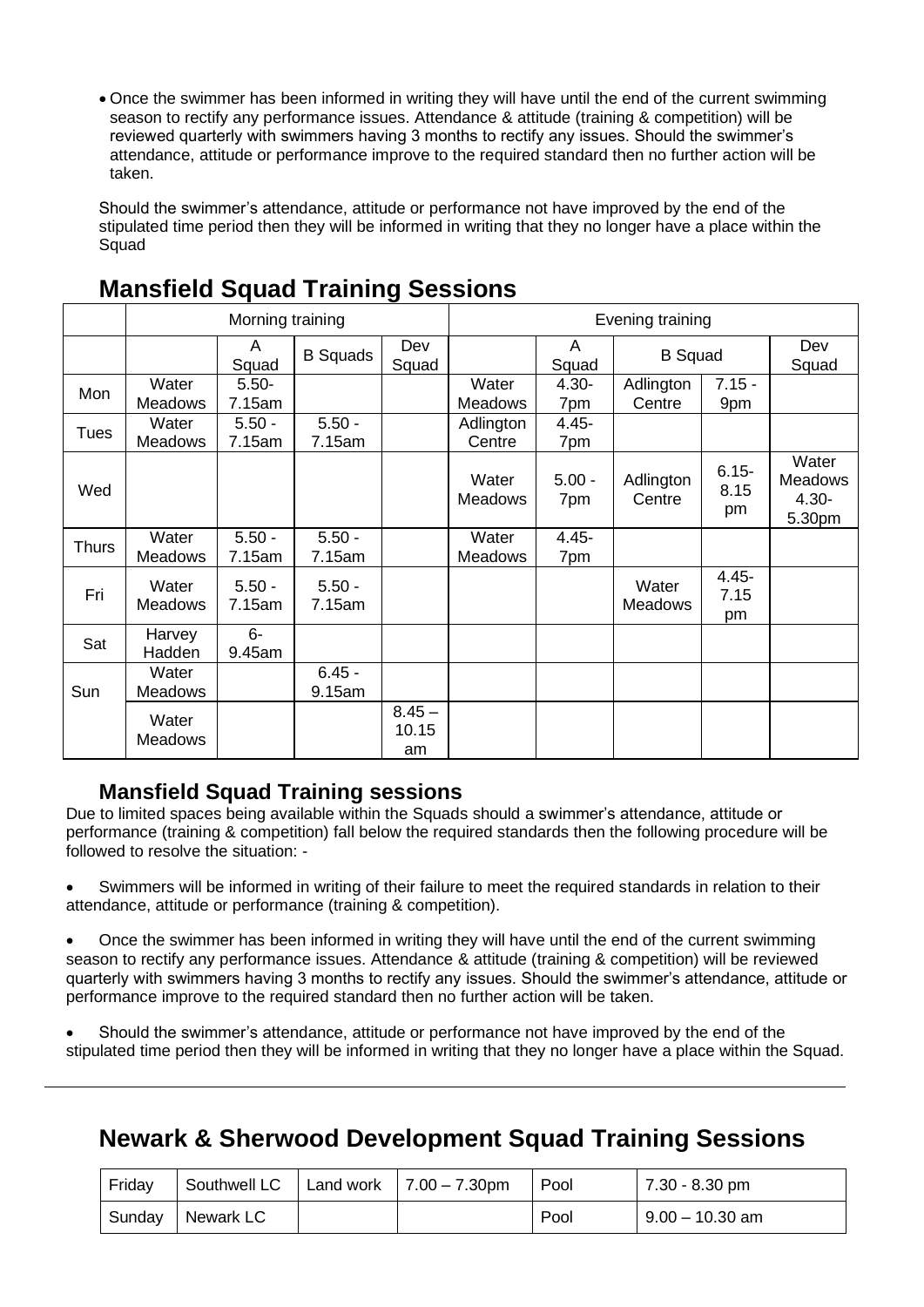|                           |                       | <b>Performance Squad</b>                               |                       |                           |
|---------------------------|-----------------------|--------------------------------------------------------|-----------------------|---------------------------|
| <b>Female Times</b>       |                       | <b>Selection/Consideration</b><br><b>Times 2021/22</b> |                       | <b>Males Times</b>        |
| <b>Consideration Time</b> | <b>Selection Time</b> | <b>Event</b>                                           | <b>Selection Time</b> | <b>Consideration Time</b> |
| 00:26.3                   | 00:26.0               | 50m Freestyle                                          | 00:23.5               | 00:23.7                   |
| 00:57.8                   | 00:57.2               | 100m Freestyle                                         | 00:51.6               | 00:52.0                   |
| 02:05.4                   | 02:04.3               | 200m Freestyle                                         | 01:53.5               | 01:54.6                   |
| 04:23.9                   | 04:21.5               | 400m Freestyle                                         | 04:02.9               | 04:05.2                   |
| 09:02.2                   | 08:57.1               | 800m Freestyle                                         | 08:25.1               | 08:29.8                   |
| 17:18.0                   | 17:08.3               | 1500m Freestyle                                        | 16:05.4               | 16:14.5                   |
| 00:30.1                   | 00:29.8               | 50m Backstroke                                         | 00:26.8               | 00:27.1                   |
| 01:03.9                   | 01:03.3               | 100m Backstroke                                        | 00:57.3               | 00:57.9                   |
| 02:18.9                   | 02:17.6               | 200m Backstroke                                        | 02:05.1               | 02:06.3                   |
| 00:33.0                   | 00:32.7               | 50m Breaststroke                                       | 00:29.2               | 00:29.4                   |
| 01:11.4                   | 01:10.7               | 100m Breaststroke                                      | 01:03.8               | 01:04.4                   |
| 02:34.5                   | 02:33.1               | 200m Breaststroke                                      | 02:18.5               | 02:19.8                   |
| 00:27.9                   | 00:27.7               | 50m Butterfly                                          | 00:25.0               | 00:25.3                   |
| 01:01.9                   | 01:01.3               | 100m Butterfly                                         | 00:55.3               | 00:55.8                   |
| 02:17.9                   | 02:16.6               | 200m Butterfly                                         | 02:03.9               | 02:05.1                   |
| 02:20.7                   | 02:19.4               | 200m IM                                                | 02:06.3               | 02:07.5                   |
| 04:59.2                   | 04:56.4               | 400m IM                                                | 04:31.9               | 04:34.5                   |

## **Appendix A – Performance Squad Selection/Consideration Times**

#### **Supplementary Conditions**

1. All times are long course metres with no relay splits being accepted

2. Training attendance will need to be maintained at 95% for a minimum of 3 months prior to any consideration being given to moving squads

3. Any swimmer coming from a new programme will need to maintain a minimum training attendance of 95% for their first 3 months to retain their place on the squad

4. Swimmers will have good all-round technical ability and have a positive attitude to training and competition

5. The Director of Coaching/Head coach will have the opportunity to select 'wild cards' into the group if they do not meet the above criteria but it is felt that they have good long-term potential

6. Having all of the above does not guarantee selection to the group

7. These times will be reviewed and progressed every 12 months

8. Should existing swimmers not currently have these times they will have 12 months to meet these standards